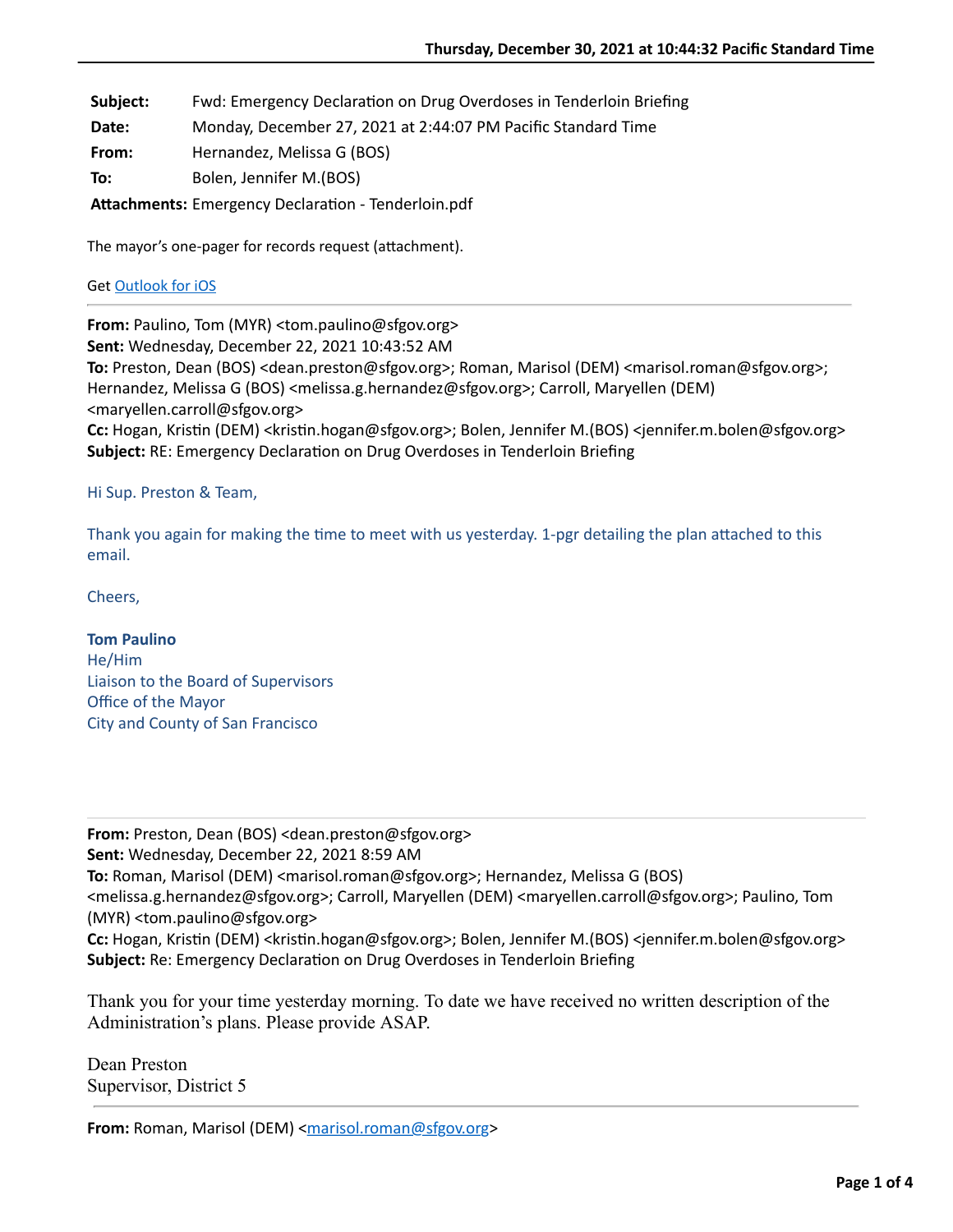**Sent:** Monday, December 20, 2021 1:53:04 PM **To:** Hernandez, Melissa G (BOS) <[melissa.g.hernandez@sfgov.org>](mailto:melissa.g.hernandez@sfgov.org); Carroll, Maryellen (DEM) <[maryellen.carroll@sfgov.org](mailto:maryellen.carroll@sfgov.org)>; Paulino, Tom (MYR) <[tom.paulino@sfgov.org>](mailto:tom.paulino@sfgov.org) Cc: Hogan, Kristin (DEM) <kristin.hogan@sfgov.org>; Preston, Dean (BOS) [<dean.preston@sfgov.org>](mailto:dean.preston@sfgov.org); Bolen, Jennifer M.(BOS) <[jennifer.m.bolen@sfgov.org](mailto:jennifer.m.bolen@sfgov.org)> **Subject:** RE: Emergency Declaration on Drug Overdoses in Tenderloin Briefing

Greetings Supervisor Preston & Team,

Please note that Mary Ellen's schedule is very packed at the moment. We can only accommodate a 30 minute meeting for tomorrow.

For reference, thirty minutes is the amount of time we have offered to the other members of the BOS. I hope that is okay with your team. We do look forward to filling your team in on the Emergency Declaration.

Thank you, **Marisol Roman, Executive Secretary,** Department of Emergency Management She/Her/Hers/Ella

[Marisol.Roman@sfgov.org](mailto:Marisol.Roman@sfgov.org) Office: (415) 554-4844

**From:** Hernandez, Melissa G (BOS) [<melissa.g.hernandez@sfgov.org](mailto:melissa.g.hernandez@sfgov.org)> **Sent:** Monday, December 20, 2021 09:46 **To:** Carroll, Maryellen (DEM) < $\frac{maryellen.carroll@sfgov.org}{P}$  $\frac{maryellen.carroll@sfgov.org}{P}$  $\frac{maryellen.carroll@sfgov.org}{P}$ ; Paulino, Tom (MYR) < $\frac{tom.paulino@sfgov.org}{P}$ ; Roman, Marisol (DEM) [<marisol.roman@sfgov.org>](mailto:marisol.roman@sfgov.org) **Cc:** Hogan, Kristin (DEM) <kristin.hogan@sfgov.org>; Preston, Dean (BOS) [<dean.preston@sfgov.org>](mailto:dean.preston@sfgov.org); Bolen, Jennifer M.(BOS) <[jennifer.m.bolen@sfgov.org](mailto:jennifer.m.bolen@sfgov.org)> **Subject:** Re: Emergency Declaration on Drug Overdoses in Tenderloin Briefing

Sounds good. Let's go ahead and do it tomorrow morning at 9am. I will send out a Teams invite shortly.

Get [Outlook for iOS](https://gcc02.safelinks.protection.outlook.com/?url=https%3A%2F%2Faka.ms%2Fo0ukef&data=04%7C01%7Cmarisol.roman%40sfgov.org%7Cb26e69db9b1c4f6d6eba08d9c3e08fb0%7C22d5c2cfce3e443d9a7fdfcc0231f73f%7C0%7C0%7C637756191516557233%7CUnknown%7CTWFpbGZsb3d8eyJWIjoiMC4wLjAwMDAiLCJQIjoiV2luMzIiLCJBTiI6Ik1haWwiLCJXVCI6Mn0%3D%7C3000&sdata=sWDVXjJPJl4g2Vzqmx%2BEmHcc8FsdgpcHEbPQsySOxtw%3D&reserved=0)

**From:** Carroll, Maryellen (DEM) [<maryellen.carroll@sfgov.org>](mailto:maryellen.carroll@sfgov.org) **Sent:** Monday, December 20, 2021 10:44:05 AM **To:** Hernandez, Melissa G (BOS) <[melissa.g.hernandez@sfgov.org>](mailto:melissa.g.hernandez@sfgov.org); Paulino, Tom (MYR)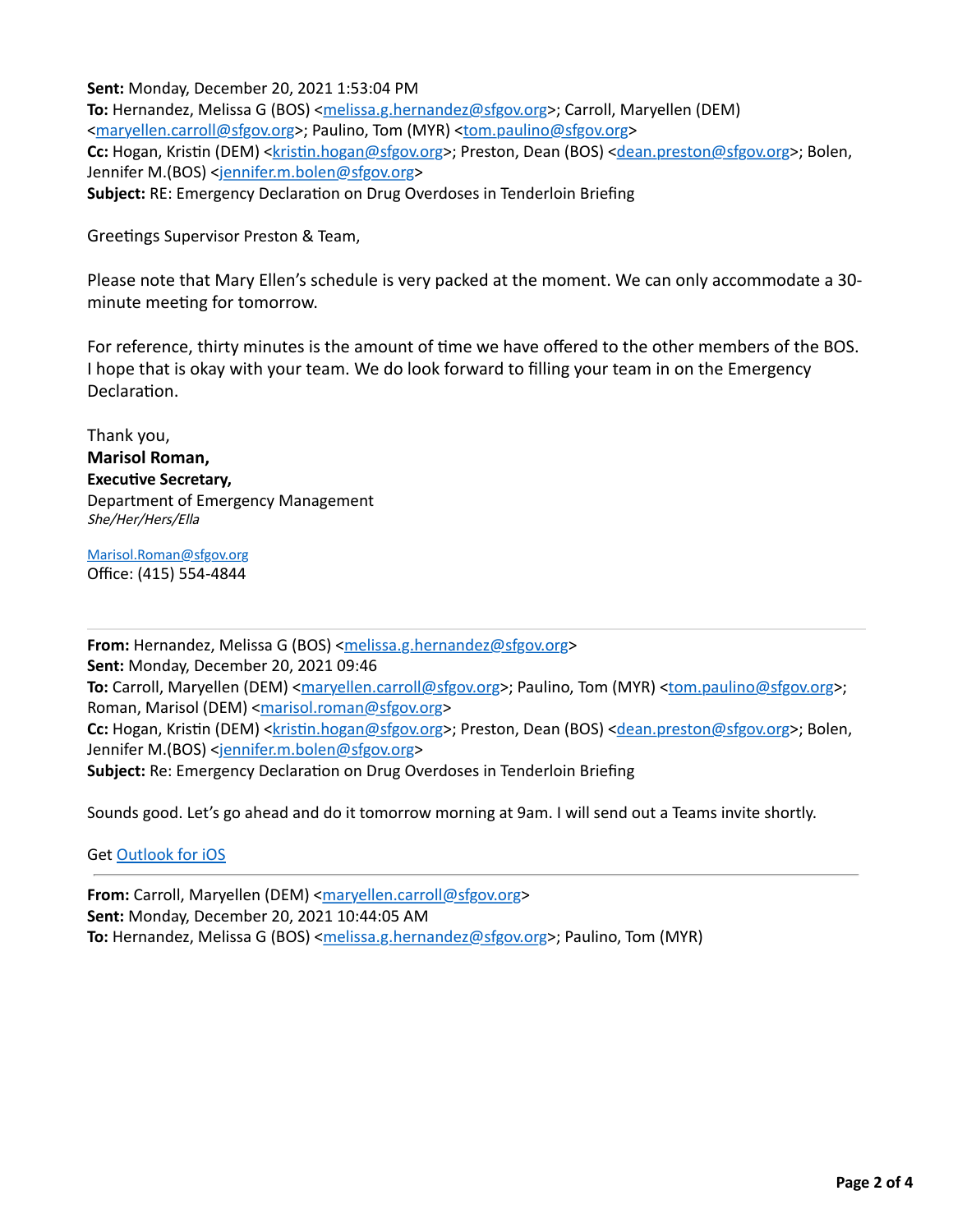<[tom.paulino@sfgov.org>](mailto:tom.paulino@sfgov.org); Roman, Marisol (DEM) [<marisol.roman@sfgov.org>](mailto:marisol.roman@sfgov.org) Cc: Hogan, Kristin (DEM) <kristin.hogan@sfgov.org>; Preston, Dean (BOS) [<dean.preston@sfgov.org>](mailto:dean.preston@sfgov.org); Bolen, Jennifer M.(BOS) <[jennifer.m.bolen@sfgov.org](mailto:jennifer.m.bolen@sfgov.org)> **Subject:** RE: Emergency Declaration on Drug Overdoses in Tenderloin Briefing

I can't do today at noon – already booked. I can do tomorrow at 9 AM.

Mary Ellen Carroll (She/her/hers) **Executive Director** City and County of San Francisco Department of Emergency Management Cell: 415 205-7873 [maryellen.carroll@sfgov.org](mailto:maryellen.carroll@sfgov.org)

**From:** Hernandez, Melissa G (BOS) [<melissa.g.hernandez@sfgov.org](mailto:melissa.g.hernandez@sfgov.org)> **Sent:** Monday, December 20, 2021 9:16 AM **To:** Paulino, Tom (MYR) [<tom.paulino@sfgov.org>](mailto:tom.paulino@sfgov.org); Carroll, Maryellen (DEM) [<maryellen.carroll@sfgov.org>](mailto:maryellen.carroll@sfgov.org); Roman, Marisol (DEM) [<marisol.roman@sfgov.org>](mailto:marisol.roman@sfgov.org) **Cc:** Hogan, Kristin (DEM) <kristin.hogan@sfgov.org>; Preston, Dean (BOS) [<dean.preston@sfgov.org>](mailto:dean.preston@sfgov.org); Bolen, Jennifer M.(BOS) <[jennifer.m.bolen@sfgov.org](mailto:jennifer.m.bolen@sfgov.org)> **Subject:** Re: Emergency Declaration on Drug Overdoses in Tenderloin Briefing

Hi all,

Just boosting this request—is anyone available for a briefing prior to Thursday's special meeting? Would anyone be available for a phone or Teams call at noon today or tomorrow morning (maybe 9am)? Please feel free to offer alternative times—my schedule is fairly flexible all week.

Best, Melissa

**From:** Hernandez, Melissa G (BOS) [<melissa.g.hernandez@sfgov.org>](mailto:melissa.g.hernandez@sfgov.org) **Date:** Friday, December 17, 2021 at 5:09 PM To: Paulino, Tom (MYR) [<tom.paulino@sfgov.org](mailto:tom.paulino@sfgov.org)>, Preston, Dean (BOS) [<dean.preston@sfgov.org>](mailto:dean.preston@sfgov.org), Smeallie, Kyle (BOS) [<kyle.smeallie@sfgov.org](mailto:kyle.smeallie@sfgov.org)>, Kilgore, Preston (BOS) [<preston.kilgore@sfgov.org](mailto:preston.kilgore@sfgov.org)>, Bolen, Jennifer M.(BOS) [<jennifer.m.bolen@sfgov.org>](mailto:jennifer.m.bolen@sfgov.org) Cc: Carroll, Maryellen (DEM) <[maryellen.carroll@sfgov.org](mailto:maryellen.carroll@sfgov.org)>, Roman, Marisol (DEM) <[marisol.roman@sfgov.org>](mailto:marisol.roman@sfgov.org), Hogan, Kristin (DEM) <kristin.hogan@sfgov.org> **Subject: RE: Emergency Declaration on Drug Overdoses in Tenderloin Briefing**